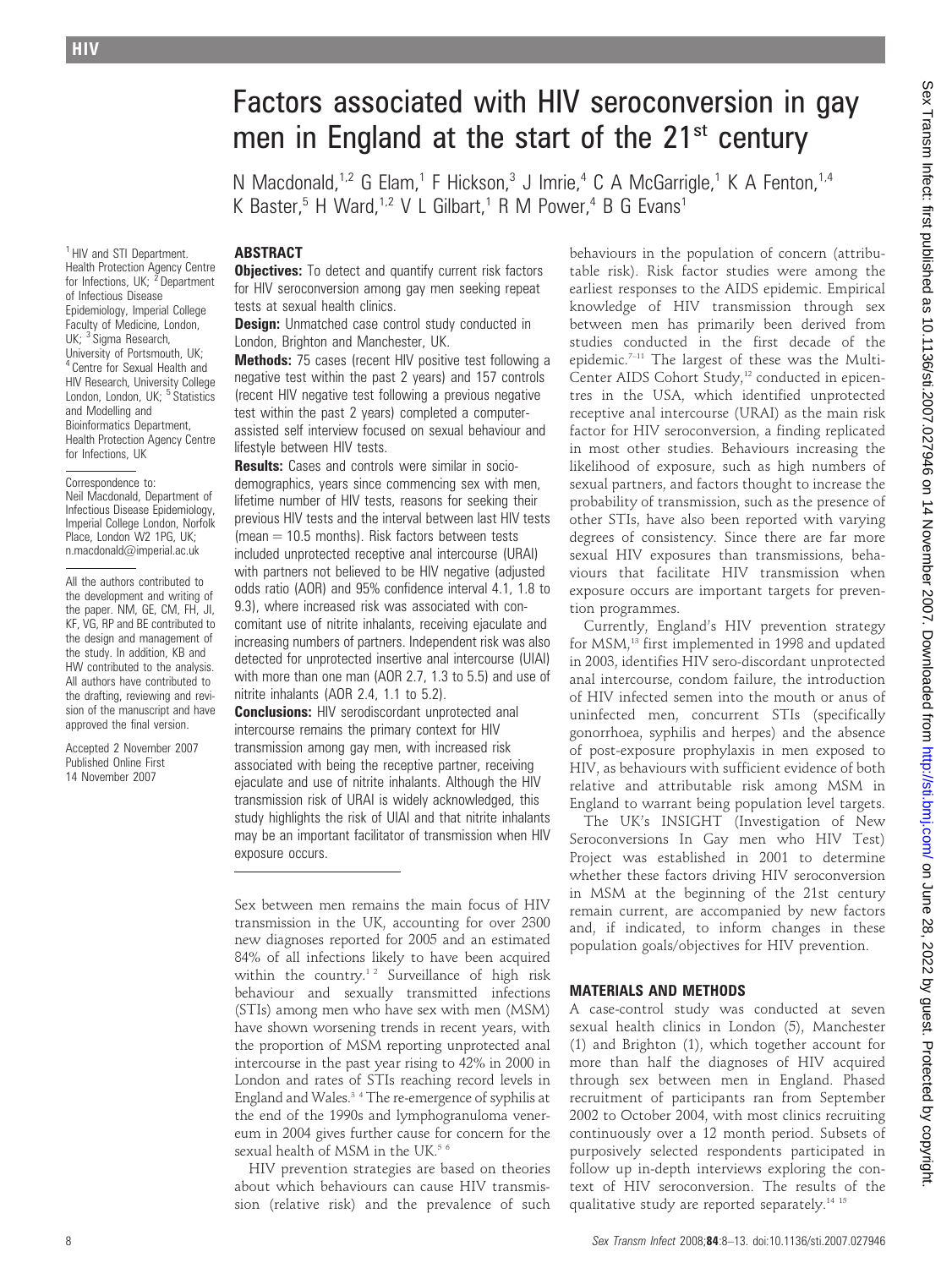#### STUDY POPULATION

Cases (HIV seroconverters) were defined as gay men over 16 years old, who had a recent HIV positive test result at one of the participating clinics, having had an HIV negative test result within the previous two years. Controls were drawn from the same population but had had a HIV negative test result on both occasions. Men whose interval period between tests was less than three months, potentially in the ''window period'' for antibody detection, were excluded. Cases were given time to adjust to their diagnosis before being recruited but were approached within a month of testing HIV positive. Controls were recruited immediately after receiving their HIV negative test result and any post-test counselling. Clinic staff identified and recruited participants and provided a private space for them to complete the study questionnaire.

#### STUDY PROCEDURES

A computer-assisted self interview (CASI) was used to collect data from the participants. The content was guided by current and speculative theories about determinants of HIV transmission, with questions developed from a range of existing studies, and using cognitive interview testing with the initial recruits. The CASI asked about key sexual behaviours (insertive anal intercourse, receptive anal intercourse and receptive oral sex) between their last two HIV tests, in two different ways. First, they were asked to report the aggregate numbers of men, by perceived HIV status (known HIV positive, presumed HIV negative and unknown) at the time the sex occurred. Second, they were asked to report partner specific behaviours with up to three regular partners and aggregate behaviours with casuals. Participants were also asked about use of social and sexual venues and forms of media used to meet sex partners, incident diagnoses of STIs, overall health, clinical depression, and use of alcohol and recreational drugs between their HIV tests. Cases completed the same CASI as controls and submitted their responses via the internet. No questionnaire data were held at the clinic after submission.

All participants provided written informed consent. The study was approved by the South West Multi-centre Research Ethics Committee and local Ethics Committees covering the participating sites.

#### STATISTICAL ANALYSIS

Variables were examined to determine their association with HIV seroconversion using Stata (version 9.0; Stata Corp, College Station, TX, USA). Continuous variables were explored using t tests. For categorical variables odds ratios (OR) 95% confidence intervals (CI) and p values were obtained using logistic regression. Variables that were associated with being a seroconverter ( $p \le 0.2$ ) were used as predictor variables in multivariable logistic regression models. This provides a convenient approach to control the associations of interest for any potential confounding factors. Models were constructed using a hierarchical approach based on a proximate-determinants framework similar to Boerma and Weir.<sup>16</sup> Backward elimination models were used to explore distal factors, retaining those where  $p \le 0.2$ . For the key sexual behaviour variables, multivariable analysis was restricted to adjusting for any report of URAI with men not believed to be HIV negative.

### RESULTS

### Characteristics of HIV seroconverters and controls

A total of 75 cases and 157 controls were recruited to the study, with an overall response rate of 72%, with no substantial

difference in response rates between cases and controls. The two groups were similar in terms of demographics, with a mean age at last HIV test of 35 years, over 90% white ethnicity, around half educated to degree level and three-quarters were employed (table 1). Seventy-seven per cent of participants described themselves as gay and most were open or completely open to others about their sexuality. Sexual and HIV testing histories were also comparable with cases reporting a mean of 16 years since first anal sex, 7 years since first HIV test, six HIV tests in total and a mean interval of 10.6 months between the last two HIV tests (10.5 for controls).

Cases reported a median of 15 sexual partners in the interval compared to 12 for controls ( $p = 0.113$ ). Forty seven per cent of cases reported sex with at least one man they knew to be HIV positive compared to 36% of controls, although this difference was not statistically significant. Similarly, there were no significant differences in numbers of sexual partners who were believed HIV negative or of unknown HIV status, the latter comprising the majority of sexual contacts. Anal intercourse was reported by all cases and 97% of controls.

#### Factors associated with HIV seroconversion

Between HIV tests, 83% of cases and 55% of controls reported URAI, crude odds ratio (OR) 3.9 (2.0 to 7.7) with increasing risk evident with increasing numbers of men (table 2). URAI with at least one known HIV positive man was reported by 28% of cases and 11% of controls (OR 3.2, 1.6 to 6.4). This risk increased sharply where nitrite inhalants were used (OR 9.3, 3.3 to 26.2) and where ejaculation occurred, particularly involving

| <b>Table 1</b> Sociodemographic characteristics, sexual and HIV testing |  |
|-------------------------------------------------------------------------|--|
| histories of the INSIGHT case-control study participants                |  |

|                                            | Cases<br>$n = 75$ |           | <b>Controls</b><br>$n = 157$ |           |
|--------------------------------------------|-------------------|-----------|------------------------------|-----------|
|                                            | %                 |           | $\%$                         |           |
| <b>Categorical variables</b>               |                   |           |                              |           |
| Ethnicity<br>White                         | 96                |           | 91                           |           |
|                                            | 4                 |           | 9                            |           |
| Non-white                                  |                   |           |                              |           |
| Country of birth                           | 65                |           | 61                           |           |
| LIK                                        | 35                |           | 39                           |           |
| Outside UK                                 |                   |           |                              |           |
| Education: years since aged 16             | 19                |           | 12                           |           |
| Left school with no qualifications         | 23                |           | 17                           |           |
| Up to 2 years                              | 55                |           | 65                           |           |
| More than 3 years                          |                   |           |                              |           |
| Educated to degree level                   | 47                |           | 54                           |           |
| Employment                                 |                   |           |                              |           |
| Employed (full or part time)               | 77                |           | 77                           |           |
| Unemployed                                 | 9                 |           | 8                            |           |
| Student                                    | 5                 |           | 8                            |           |
| Sexuality                                  |                   |           |                              |           |
| Describes themselves as gay                | 77                |           | 76                           |           |
| Completely or open to most about sexuality | 91                |           | 85                           |           |
| <b>Continuous variables</b>                | mean              | range     | mean                         | range     |
| Age at second last HIV test                | 34.3              | $18 - 56$ | 34.2                         | $19 - 66$ |
| Months between last 2 HIV tests            | 10.6              | $3 - 24$  | 10.5                         | $3 - 24$  |
| Age at last HIV test                       | 35.2              | $20 - 58$ | 35.1                         | $20 - 66$ |
| Sexual and HIV testing history             |                   |           |                              |           |
| Years since first anal sex                 | 16                | $1 - 40$  | 14                           | $1 - 48$  |
| Years since first visit to STI clinic      | 10                | $0 - 38$  | 9                            | $0 - 37$  |
| Years since first ever HIV test            | 7                 | $0 - 21$  | 7                            | $0 - 21$  |
| Lifetime number of HIV tests               | 6                 | $2 - 20$  | $\overline{7}$               | $2 - 55$  |

STI, sexually transmitted infections.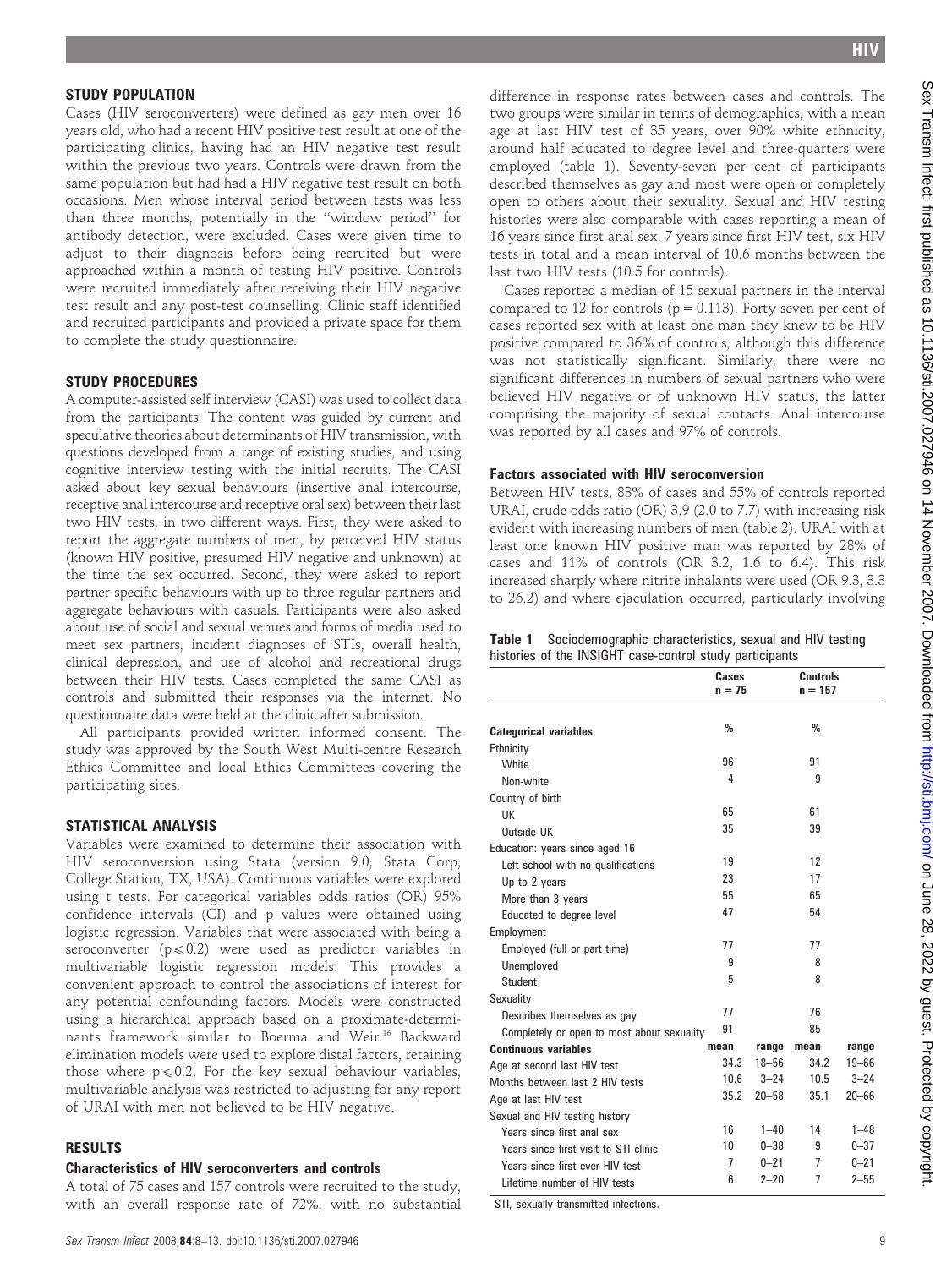URAI with more than one HIV positive man (OR 5.5, 1.0 to 28.9). A similar pattern was observed with URAI with men of unknown HIV status (OR 4.3, 2.4 to 7.8), although there was no further increase in risk observed with use of nitrite inhalants in this context, increasing numbers of men, ejaculation and ejaculation with more than one man all showed increased risk. In contrast, no statistical association was found between HIV seroconversion and URAI practises with men believed to be HIV negative (table 2). Significant risks were found for URAI with regular partners (OR 2.4, 1.4 to 4.3) and with casuals (OR 3.7, 2.0 to 6.8).

Unprotected insertive anal intercourse (UIAI) was reported by 76% of cases and 61% of controls (OR 2.1, 1.1 to 3.8), with increased risk for UIAI with more than one man (OR 4.5, 2.5 to 8.0) and to a lesser extent with five or more men (OR 2.5, 1.2 to 4.9). Although men who reported UIAI with known HIV positive and unknown status men were at increased risk of seroconversion, there was no strong evidence for increasing risk with UIAI with increasing numbers of men. Having adjusted for URAI with men not believed to be HIV negative, seroconversion was found to be significantly associated with UIAI with more than one man (adjusted odds ratio (AOR) 2.7, 1.4 to 5.2), more than one man not believed to be HIV negative (AOR 2.0, 1.1 to 3.7) and more than five such men (AOR 2.3, 1.1 to 5.1) (table 2).

Unprotected receptive oral intercourse (UROI) was almost universally reported. Cases were more likely than controls to report UROI with HIV positive men and UROI to ejaculation in their mouth by men of unknown HIV status. However, these behaviours were not found to be statistically significant after adjusting for URAI with men not believed to be HIV negative.

Examination of ancillary sexual behaviours (reported as never, sometimes and often) showed that men who seroconverted were more likely to report any instance of giving oral–anal contact (rimming), group sex, receptive use of sex toys and being fisted (table 3). However there was no evidence of increased risk in men who reported often engaging in these activities (data not shown). A multivariate model of these behaviours suggested that rimming (AOR 3.3, 1.3 to 8.5) and being fisted (AOR 3.1, 1.4 to 7.0) underlay the observed associations (table 3).

Forty-five per cent of cases and 39% of controls reported a diagnosis of a STI during the interval period (including at the time of their most recent HIV test). Diagnoses of gonorrhoea (OR 3.6, 1.7 to 7.8) and syphilis (6.0, 1.1 to 31.8) were both associated with seroconversion; however, only gonorrhoea remained statistically significant in a multivariate model (table 3).

|  |  |  |  |  |  | Table 2 Sexual behaviours of the INSIGHT case-control study participants |  |  |
|--|--|--|--|--|--|--------------------------------------------------------------------------|--|--|
|--|--|--|--|--|--|--------------------------------------------------------------------------|--|--|

|                                        | Cases<br>$n = 75$ | <b>Controls</b><br>$n = 157$<br>% | <b>Univariable</b> |             | <b>Bivariable*</b> |             |
|----------------------------------------|-------------------|-----------------------------------|--------------------|-------------|--------------------|-------------|
| Any report of:                         | $\%$              |                                   | 0R                 | 95% CI      | A <sub>OR</sub>    | 95% CI      |
| Unprotected receptive anal intercourse | 83                | 55                                | 3.93               | 2.00, 7.72  | 0.32               | 0.04, 2.59  |
| with more than 1 man                   | 60                | 26                                | 4.17               | 2.33, 7.48  | 2.05               | 1.02, 4.15  |
| with 5 or more men                     | 27                | 6                                 | 5.27               | 2.32, 11.97 | 4.40               | 1.62, 11.94 |
| with HIV positive                      | 28                | 11                                | 3.16               | 1.55, 6.44  | 1.58               | 0.74, 3.37  |
| using nitrite inhalants                | 24                | 3                                 | 9.28               | 3.29, 26.19 | 5.12               | 1.76, 14.81 |
| with more than 1 man                   | $\overline{7}$    | 3                                 | 2.70               | 0.70, 10.35 | 1.43               | 0.37, 5.58  |
| with ejaculation                       | 15                | 3                                 | 5.16               | 1.72, 15.44 | 2.77               | 0.90, 8.50  |
| with more than 1 man                   | $\overline{7}$    | 1                                 | 5.46               | 1.03, 28.85 | 2.95               | 0.55, 15.78 |
| with believed HIV negative             | 20                | 23                                | 0.86               | 0.43, 1.69  | 0.71               | 0.34, 1.46  |
| using nitrite inhalants                | 15                | 10                                | 1.57               | 0.68, 3.61  | 1.22               | 0.50, 2.94  |
| with more than 1 man                   | 5                 | 5                                 | 1.18               | 0.34, 4.17  | 0.69               | 0.18, 2.53  |
| with ejaculation                       | 12                | 12                                | 0.98               | 0.42, 2.27  | 0.78               | 0.32, 1.90  |
| with more than 1 man                   | 5                 | 5                                 | 1.18               | 0.34, 4.17  | 0.69               | 0.19, 2.53  |
| with not believed HIV negative†        | 81                | 44                                | 5.57               | 2.88, 10.81 | $\qquad \qquad -$  |             |
| using nitrite inhalants                | 51                | 15                                | 5.93               | 3.11, 11.30 | 3.21               | 1.54, 6.72  |
| with more than 1 man                   | 55                | 22                                | 4.29               | 2.37, 7.76  | 2.05               | 1.00, 4.19  |
| with 5 or more men                     | 25                | 5                                 | 6.23               | 2.58, 15.05 | 3.39               | 1.36, 8.47  |
| with ejaculation                       | 57                | 21                                | 4.97               | 2.73, 9.03  | 2.53               | 1.22, 5.24  |
| with more than 1 man                   | 35                | $\overline{1}$                    | 6.95               | 3.20, 15.09 | 3.85               | 1.69, 8.75  |
| with 5 or more men                     | 12                | $\overline{2}$                    | 6.91               | 1.81, 26.34 | 3.75               | 0.97, 14.56 |
| with regular partners                  | 59                | 38                                | 2.44               | 1.38, 4.32  | 1.12               | 0.60, 2.27  |
| with casuals                           | 55                | 25                                | 3.73               | 2.04, 6.81  | 1.07               | 0.81, 3.55  |
| Unprotected insertive anal intercourse | 76                | 61                                | 2.05               | 1.11, 3.82  | 0.32               | 0.39, 2.59  |
| with more than 1 man                   | 65                | 30                                | 4.47               | 2.48, 8.03  | 2.73               | 1.44, 5.20  |
| with 5 or more men                     | 27                | 13                                | 2.45               | 1.23, 4.92  | 1.71               | 0.82, 3.57  |
| with HIV positive                      | 29                | 14                                | 2.49               | 1.27, 4.87  | 1.73               | 0.85, 3.53  |
| with more than 1 man                   | 8                 | 3                                 | 2.59               | 0.76, 8.78  | 2.18               | 0.59, 8.07  |
| with believed HIV negative             | 19                | 25                                | 0.68               | 0.34, 1.34  | 0.63               | 0.30, 1.31  |
| with more than 1 man                   | $\overline{7}$    | 6                                 | 1.03               | 0.34, 3.12  | 0.68               | 0.21, 2.17  |
| with not believed HIV negative†        | 75                | 49                                | 3.02               | 1.65, 5.56  | 1.48               | 0.76, 2.87  |
| with more than 1 man                   | 55                | 27                                | 3.22               | 1.81, 5.72  | 1.96               | 1.05, 3.68  |
| with 5 or more men                     | 25                | 10                                | 2.92               | 1.40, 6.10  | 2.34               | 1.07, 5.12  |

\*Controlled for unprotected receptive anal intercourse with men not believed to be HIV negative. {Combining men of known HIV positive and unknown HIV status.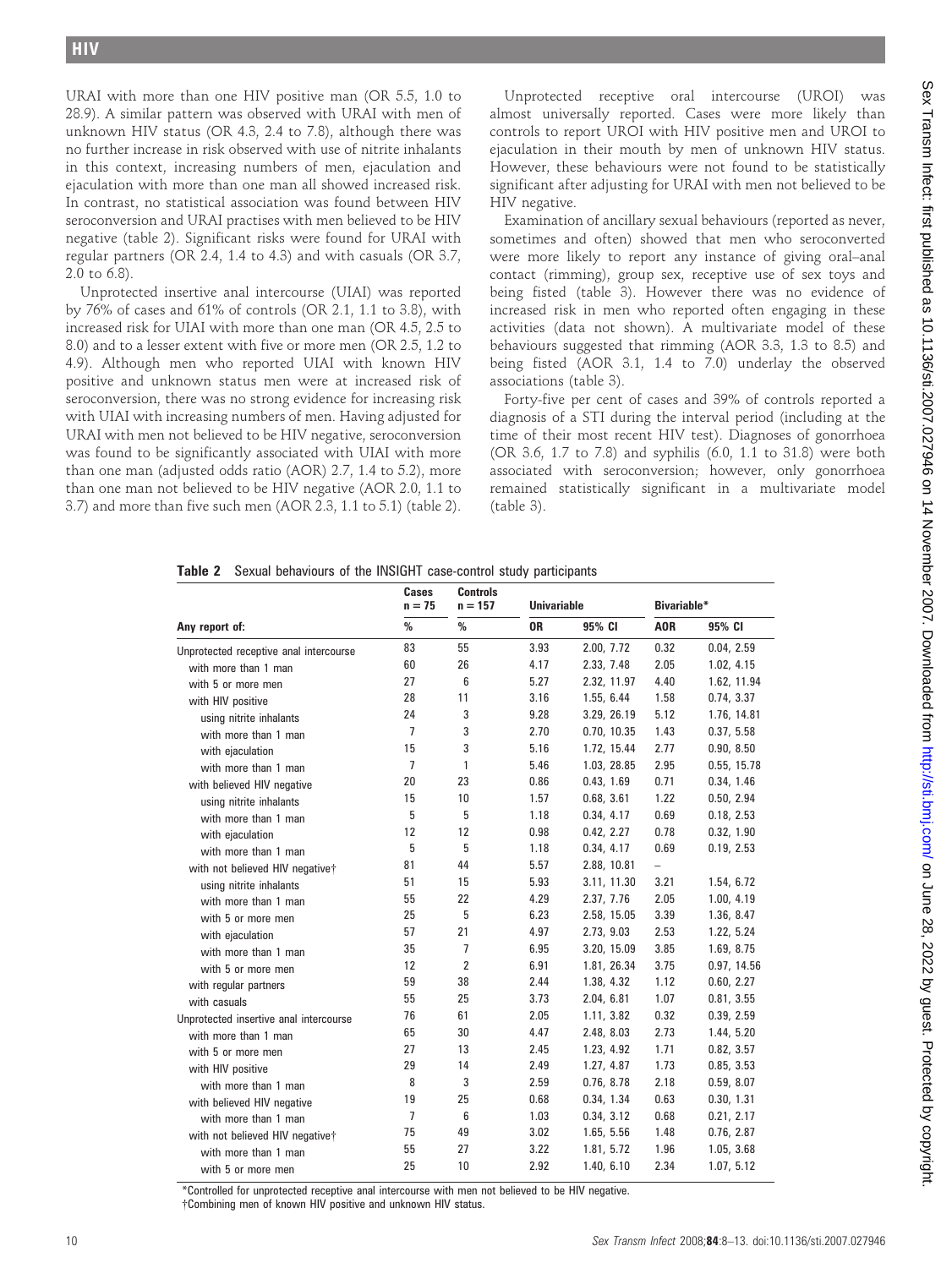Recreational drug use was reported by 93% of cases and 85% of controls; however, only 8% of cases and 3% of controls reported injecting any drug (mostly steroids). Any use of nitrite inhalants, methylenedioxymethamphetamine (MDMA, Ecstasy), ketamine, d-lysergic acid diethylamide (LSD) and Viagra were all significantly associated with seroconversion (table 3). However, examination of the frequency of drug use (once, more than once and regularly) found no discernable trends in increased drug use with seroconversion (data not shown). A multivariable model of drug use (any) found only nitrite inhalants associated with seroconversion (AOR 3.7, 1.8 to 7.8). Any use of cannabis showed reduced risk (AOR 0.4, 0.2 to 0.9), although this ''protective'' effect was not apparent if regular cannabis use was included in the model. Only 11% of cases and 12% of controls reported abstaining from alcohol (table 3).

Ninety-six per cent of cases and 94% of controls reported meeting new sex contacts during the interval period. However, none of the venues or media reported to meet these men was statistically associated with HIV seroconversion, although a multivariate model indicated that men who used the internet were more likely to seroconvert (AOR 1.9, 1.0 to 3.4) and conversely men who met men in toilets were less likely (AOR 0.3, 0.1 to 0.8) (table 3).

A final logistic regression model was used to test the relationship of variables found to be associated with HIV seroconversion thus far: URAI with partners not known to be HIV negative; UIAI with more than one man; a diagnosis of gonorrhoea; rimming another; being fisted; use of the internet to meet men; any use of nitrite inhalants. In the final model, independent associations for HIV seroconversion were found for URAI with partners not known to be HIV negative (AOR 4.1,

|              |  |  | Table 3 Association of other factors with HIV seroconversion among the INSIGHT case-control study |  |  |
|--------------|--|--|---------------------------------------------------------------------------------------------------|--|--|
| participants |  |  |                                                                                                   |  |  |

|                                   | Cases<br>$n = 75$ | <b>Controls</b><br>$n = 157$ | <b>Univariable</b>    | <b>Multivariable*</b> |  |
|-----------------------------------|-------------------|------------------------------|-----------------------|-----------------------|--|
| Any report of:                    | $\%$              | $\%$                         | OR (95% CI)           | AOR (95% CI)          |  |
| Ancillary sexual behaviours       |                   |                              |                       |                       |  |
| Insertive oral sex                | 96                | 99                           | 0.15(0.02, 1.50)      |                       |  |
| Being rimmed                      | 96                | 88                           | $3.09$ (0.88, 10.83)  |                       |  |
| Rimming another man               | 91                | 78                           | $3.09$ (1.23, 7.23)   | 3.28(1.27, 8.46)      |  |
| Group sex                         | 72                | 58                           | $1.91$ (1.04, 3.51)   |                       |  |
| Sex toys: receptive               | 44                | 28                           | 1.95(1.08, 3.50)      |                       |  |
| Fisting another man               | 32                | 23                           | $1.58$ (0.85, 2.95)   |                       |  |
| Being fisted                      | 25                | 10                           | $3.10$ (1.46, 6.60)   | $3.12$ (1.40, 6.96)   |  |
| Sexually transmitted infections   |                   |                              |                       |                       |  |
| Gonorrhoea                        | 27                | 9                            | $3.59$ (1.66, 7.77)   | 4.22 (1.82, 9.74)     |  |
| Non-specific urethritis/Chlamydia | 10                | 19                           | $0.51$ $(0.21, 1.24)$ | $0.44$ (0.17, 1.13)   |  |
| Warts                             | 9                 | 8                            | $1.14$ (0.41, 3.18)   |                       |  |
| Syphilis                          | $\overline{7}$    | 1                            | 6.01 (1.14, 31.80)    | 4.85 (0.86, 27.41)    |  |
| Pubic lice                        | 6                 | 11                           | $0.54$ (0.17, 1.67)   | $0.39$ (0.11, 1.37)   |  |
| Herpes                            | 4                 | 3                            | $1.72$ (0.37, 7.92)   |                       |  |
| Substance use                     |                   |                              |                       |                       |  |
| Alcohol                           | 89                | 88                           | 1.15(0.48, 2.77)      |                       |  |
| Nitrite inhalants (poppers)       | 80                | 58                           | 2.90 (1.52, 5.55)     | 3.70 (1.75, 7.83)     |  |
| MDMA (Ecstasy)                    | 67                | 44                           | 2.55 (1.44, 4.53)     | $1.71$ (0.76, 3.85)   |  |
| Cocaine                           | 59                | 46                           | $1.63$ (0.94, 2.85)   |                       |  |
| Cannabis                          | 56                | 54                           | $1.08$ (0.62, 1.88)   | $0.43$ (0.21, 0.86)   |  |
| Ketamine                          | 55                | 33                           | 2.43 (1.39, 4.28)     | 1.99(0.90, 4.41)      |  |
| Viagra                            | 53                | 39                           | $1.80$ (1.03, 3.14)   |                       |  |
| Speed                             | 25                | 18                           | $1.50$ (0.78, 2.90)   |                       |  |
| GHB (gamma hydroxy butyrate)      | 25                | 17                           | $1.63$ (0.84, 3.18)   |                       |  |
| Methamphetamine                   | 16                | 13                           | 1.30(0.60, 2.83)      |                       |  |
| <b>LSD</b>                        | 15                | 6                            | 2.83 (1.12, 7.15)     | 3.19(0.99, 10.21)     |  |
| <b>Mushrooms</b>                  | 11                | 8                            | $1.44$ (0.56, 3.69)   | $0.40$ $(0.12, 1.34)$ |  |
| Valium                            | 11                | 10                           | 1.05(0.43, 2.58)      |                       |  |
| <b>Steroids</b>                   | 8                 | 4                            | $2.19$ (0.68, 7.03)   |                       |  |
| Venues used to meet men           |                   |                              |                       |                       |  |
| Bar/club                          | 66                | 62                           | $1.23$ (0.68, 2.18)   |                       |  |
| Internet                          | 58                | 45                           | $1.66$ (0.95, 2.91)   | 1.85(1.02, 3.41)      |  |
| Sauna                             | 53                | 45                           | $1.37$ (0.79, 2.39)   |                       |  |
| Cruising ground                   | 32                | 25                           | $1.47$ (0.80, 2.70)   | $1.77$ (0.88, 3.56)   |  |
| Backroom                          | 32                | 23                           | $1.63$ (0.88, 3.02)   | $1.58$ (0.80, 3.14)   |  |
| Private party                     | 18                | 21                           | $0.81$ (0.40, 1.66)   |                       |  |
| Gym                               | 12                | 18                           | $0.65$ (0.29, 1.47)   | $0.49$ (0.21, 1.17)   |  |
| Chat line                         | 8                 | 5                            | $1.61$ (0.54, 4.82)   |                       |  |
| <b>Toilet</b>                     | $\overline{1}$    | 14                           | $0.49$ (0.17, 1.27)   | $0.26$ (0.08, 0.79)   |  |
| College/work                      | $\overline{7}$    | 13                           | $0.49$ (0.17, 1.35)   |                       |  |

\*Variables in each tier were entered into a stepwise backwards logistical model retaining those where  $p\leqslant0.2$ .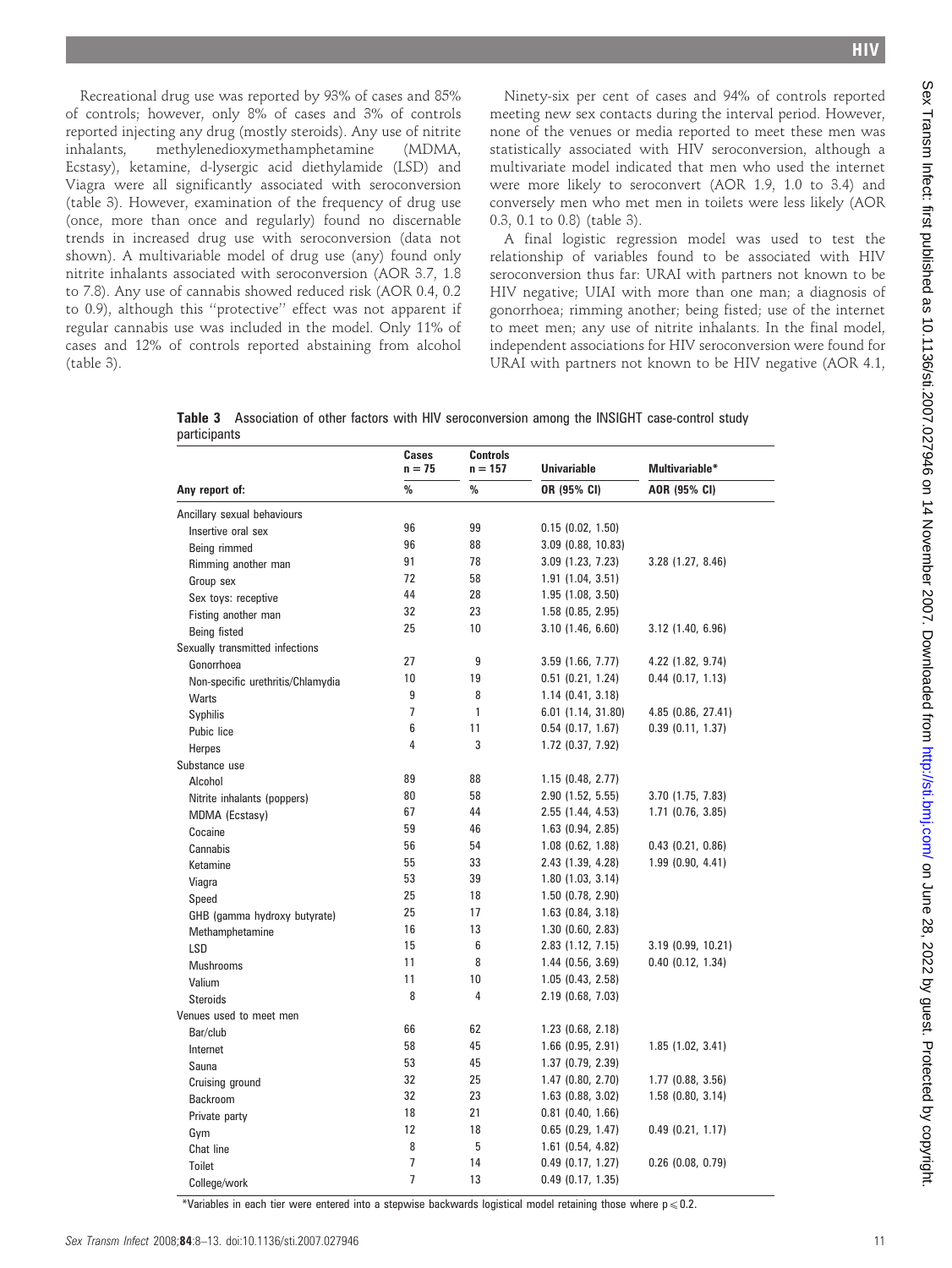1.8 to 9.3), UIAI with more than one man (AOR 2.7, 1.3 to 5.5) and use of nitrite inhalants (AOR 2.4, 1.1 to 5.2).

# **DISCUSSION**

Although this study did not detect any new factors driving HIV seroconversion among gay men in England, the findings reemphasise the risks associated with unprotected receptive anal intercourse, and clarify the risk associated with nitrite inhalants use during this activity. The risk associated with UIAI has also been clearly identified—a practise that many MSM may mistakenly think low risk.

By recruiting men seeking repeat HIV tests at sexual health clinics we specifically sampled a population at high risk of HIV acquisition. That the sociodemographics, years at risk and HIV testing histories of cases and controls were so similar suggests that potential biases inherent in this methodology have been successfully controlled. In such a sample, where risk profiles of cases and controls closely mirror each other, the factors facilitating transmission (rather than those providing opportunities for exposure) may be expected to be detected. Despite this design, URAI was still found to significantly differentiate seroconverters from non-seroconverters; this finding not only confirms earlier work but adds to likelihood that there have been no major additions to the key behavioural drivers of HIV transmission in this population and that findings from previous studies are still valid.

The study will have underestimated the relative risk of some behaviours owing to the selection of controls who themselves are at increased HIV seroconversion risk since they were having repeated HIV tests. The response rate of over 70% is unlikely to have introduced bias and although recruitment bias is likely, the indicators presented in table 1 suggest these have been controlled. Using CASI is likely to maximise reporting of sensitive behaviours, but this will not have overcome the recall bias inherent in such studies. Cases were aware of their diagnosis, and controls similarly aware that they were uninfected, and this may have led to differential recall of risk behaviours. The estimated odds ratios of certain unprotected anal and oral sex factors differ markedly between the single and multivariable analysis. It is possible that this is due to some colinearity between these factors. Our ability to detect less prevalent risk factors may be limited by our sample size.

Contrary to findings from the USA,<sup>17</sup> we found no evidence of methamphetamine's association with seroconversion despite being reported by over 10% of participants, Rather, the drug that stands out from our study is nitrite inhalants. This independent association has been reported by earlier studies<sup>8 11</sup> and from North America more recently.18 19 That concurrent use of nitrite inhalants during HIV sero-discordant unprotected

### Key messages

- $\triangleright$  Unprotected anal intercourse with a partner not believed to be HIV negative remains the primary route by which gay men acquire HIV in the UK
- $\triangleright$  Significant risk are associated with the insertive as well as the receptive mode of intercourse
- Risks from both behaviours increase when engaged with multiple partners
- With the receptive partner, risk is increased by receiving ejaculate and by the concurrent use of nitrite inhalants

intercourse facilitates transmission is biologically plausible.<sup>20</sup> However, an increase in risk may also be because nitrite inhalants are used to facilitate anal penetration and are more likely to be used during ''rougher'' sex.

Factors found to be associated with seroconversion in multivariate analyses that were later dropped from the final model should not be dismissed. The association of gonorrhoea infection with HIV seroconversion has been reported previously.11 One explanation is that men have acquired gonorrhoea from the same partner as they acquired HIV, and gonorrhoea has been shown to increase viral load in semen and in turn the likelihood of onward HIV transmission.<sup>21</sup> Similarly, that a quarter of cases reported being fisted suggests that engagement in this activity, as well as taking ''club'' drugs, may be useful markers of men at increased risk of seroconversion. Further research should investigate the role of drugs and alcohol in the context of high risk sexual behaviour.

This study confirms that population level goals or objectives for HIV programmes for gay men should continue to focus on reducing sero-discordant unprotected anal intercourse. While the potential of nitrite inhalants as a transmission facilitator has been acknowledged in England's gay men HIV prevention strategy it has not been adopted as a programmatic target.<sup>16</sup> This study suggests that this should be considered especially in light of data suggesting that, after alcohol, nitrite inhalants are the most widely used drug among gay men in the UK.<sup>22</sup> We therefore conclude that the attributable risk of nitrite inhalants to HIV seroconversion among gay men in the UK is high and that reduction in their use during HIV sero-discordant unprotected intercourse be adopted as a population level goal/ objective by prevention programmes. This recommendation requires further research on the needs associated with avoidance of nitrite use during HIV sero-discordant unprotected anal intercourse, and the interventions that may address these needs.

Acknowledgements: This research was funded by the Medical Research Council (Strategic Grant number G0100183). The authors would like to thank the staff involved in managing the research and recruitment of participants at the sexual health clinics: Camden and Islington Community Health Services NHS Trust, The Royal Free Hampstead NHS Trust, Chelsea and Westminster Healthcare and NHS Trust, Kings Healthcare NHS Trust, St Mary's NHS Trust, Brighton NHS Trust, Central Manchester Healthcare NHS Trust; André Charlett for statistical advice; Professor Jonathan Elford for contribution to the INSIGHT questionnaire; all the men who participated.

Funding: The work for this paper was funded by a Strategic Grant from the Medical Research Council Sexual Health and HIV Research Strategy Committee.

Competing interests: None.

### REFERENCES

- 1. Health Protection Agency Centre for Infections and Health Protection Agency Scotland. Unpublished Quarterly Surveillance Tables No 71, 06/2 Table 5: http://www.hpa.org.uk/infections/topics\_az/hiv\_and\_sti/hiv/epidemiology/files/ 2006Q2(Jun) New HIV Quarterlies.pdf (accessed 25 July 2007).
- 2. The UK Collaborative Group for HIV and STI Surveillance. Focus on Prevention. HIV and other Sexually Transmitted Infections in the United Kingdom: 2004.London Health Protection Agency Centre for Infections November 2004: http:// www.hpa.org.uk/infections/topics\_az/hiv\_and\_sti/publications/annual2004/ fop\_5\_populationsubgroups.pdf (accessed 25 July 2007).
- **Dodds JP,** Mercey DE, Parry JV, et al. Increasing risk behaviour and high levels of undiagnosed HIV infection in a community sample of homosexual men. Sex Transm Infect 2004;80:236–40.
- Macdonald N, Dougan S, McGarrigle C, et al. Recent trends in diagnoses of HIV and other sexually transmitted infections in England and Wales among men who have sex with men. Sex Transm Infect 2004;80:492-7.
- 5. **Simms I,** Fenton KA, Ashton M, et al. The re-emergence of syphilis in the United Kingdom: the new epidemic phases. Sex Transm Dis.2005;32(4):220-6.
- 6. Macdonald N, Ison C, Martin I, et al. Initial results of enhanced surveillance for lymphogranuloma venereum (LGV) in England. Euro Surveill 2005;10(1):E050127.5.
- 7. Marmor M, Friedman-Kien AE, Laubenstein L, et al. Risk factors for Kaposi's sarcoma in homosexual men. Lancet 1982;1:1083-7.